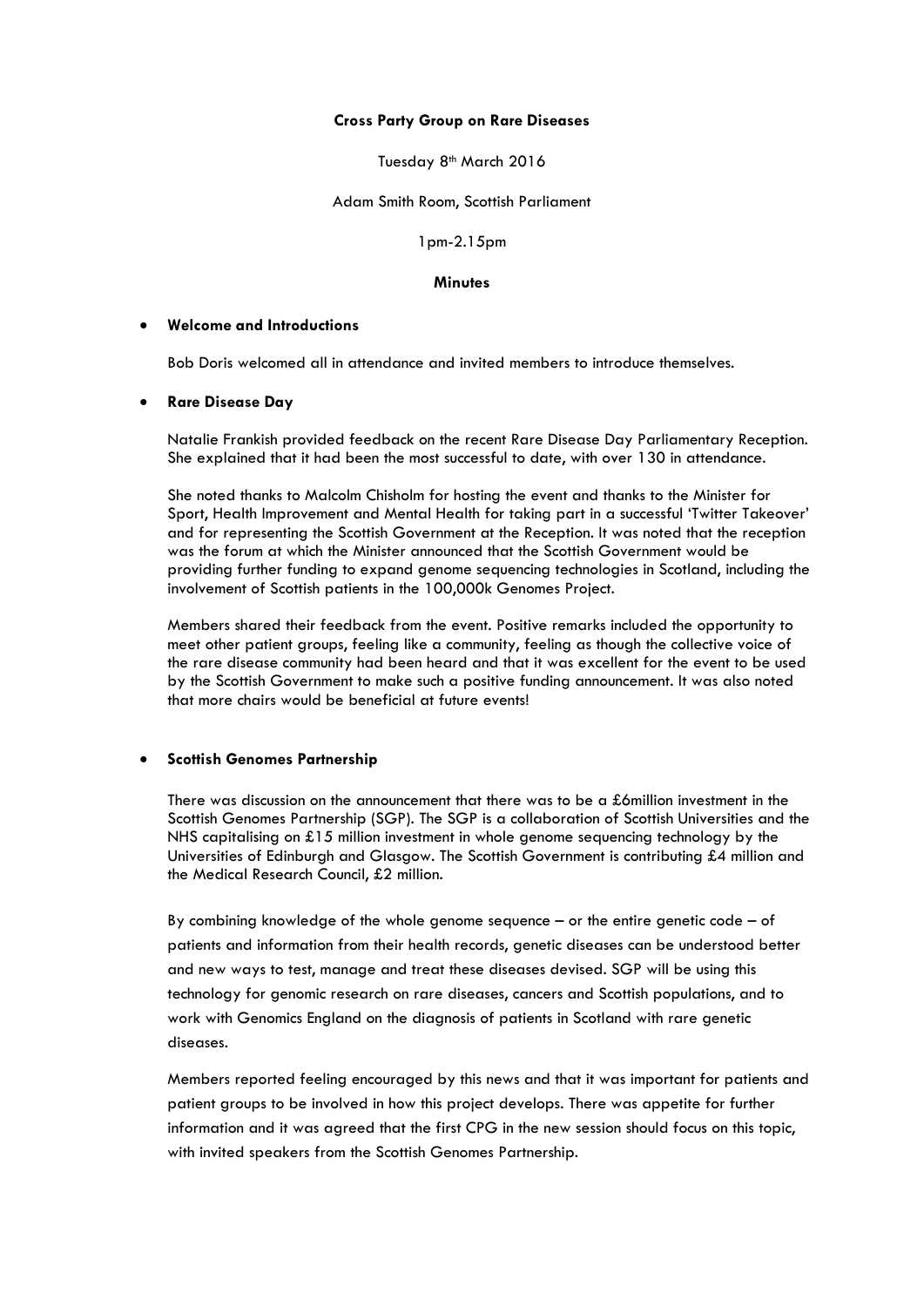# **Genome Sequencing – What do cancer patient's think?**

Natalie Frankish presented Genetic Alliance UK's Patient Charter on Genome Sequencing and shared copies of the Charter with members. It was noted by members that although the Charter focused specifically on Cancer, many of the findings resonated with other rare diseases. It was agreed that the Charter could be discussed further at the next CPG meeting which will focus on Genome Sequencing and the Scottish Genomes Partnership.

# **Access to New Medicines update**

Bob Doris provided an overview of the work that the Health and Sport Committee has overtaken in relation to this topic and noted the continued interest of the Cross Party Group in this issue.

There was agreement that SMC process change had been very welcome and that new processes, such as the Patient and Clinician Engagement Process, had been an improvement on the old system. However, concerns were raised about how PACE was being evaluated and it was noted that, at this stage, it wasn't possible to say for sure whether the PACE process has been the reason that more medicines had been accepted by SMC.

Concern was also noted that the Peer Approved Clinical System was still not implemented and the lack of information about the transition including details of the pilot and operational guidance was a frustration to patient groups advising patients on this issue.

It was noted that an independent review would be taking place in March, with Dr David Montgomery announced as the lead for this review.

Natalie Frankish also shared details of Genetic Alliance UK's Patient Charter on Access to Medicines in Scotland which would be launched on March 23rd 2016.

Thanks were noted for the MSP members of the CPG that had been involved in the Health and Sport Committee (Bob Doris, Malcolm Chisholm, Nanette Milne and Richard Lyle).

# **Specialist nursing in rare diseases**

Natalie explained that the first stage of consultation on specialist nursing had been undertaken – this involved inviting comment from patient groups. It was noted that there had been a lot of interest in specialist nurses for rare diseases – a 'general' post that provides support to a variety of rare conditions, rather than being condition specific. The model of the Single Gene Complex Needs network was seen as a best practice model. It was noted however, that this coordination role, may not be limited to specialist nurses and there may be scope for third sector organisations to provide this kind of support.

Natalie explained that the next stage was to gather clinical opinion and that work was already underway to map specialist nurses for rare diseases across Scotland.

In the new session, the CPG will report it's findings and present recommendations.

# **Any other business**